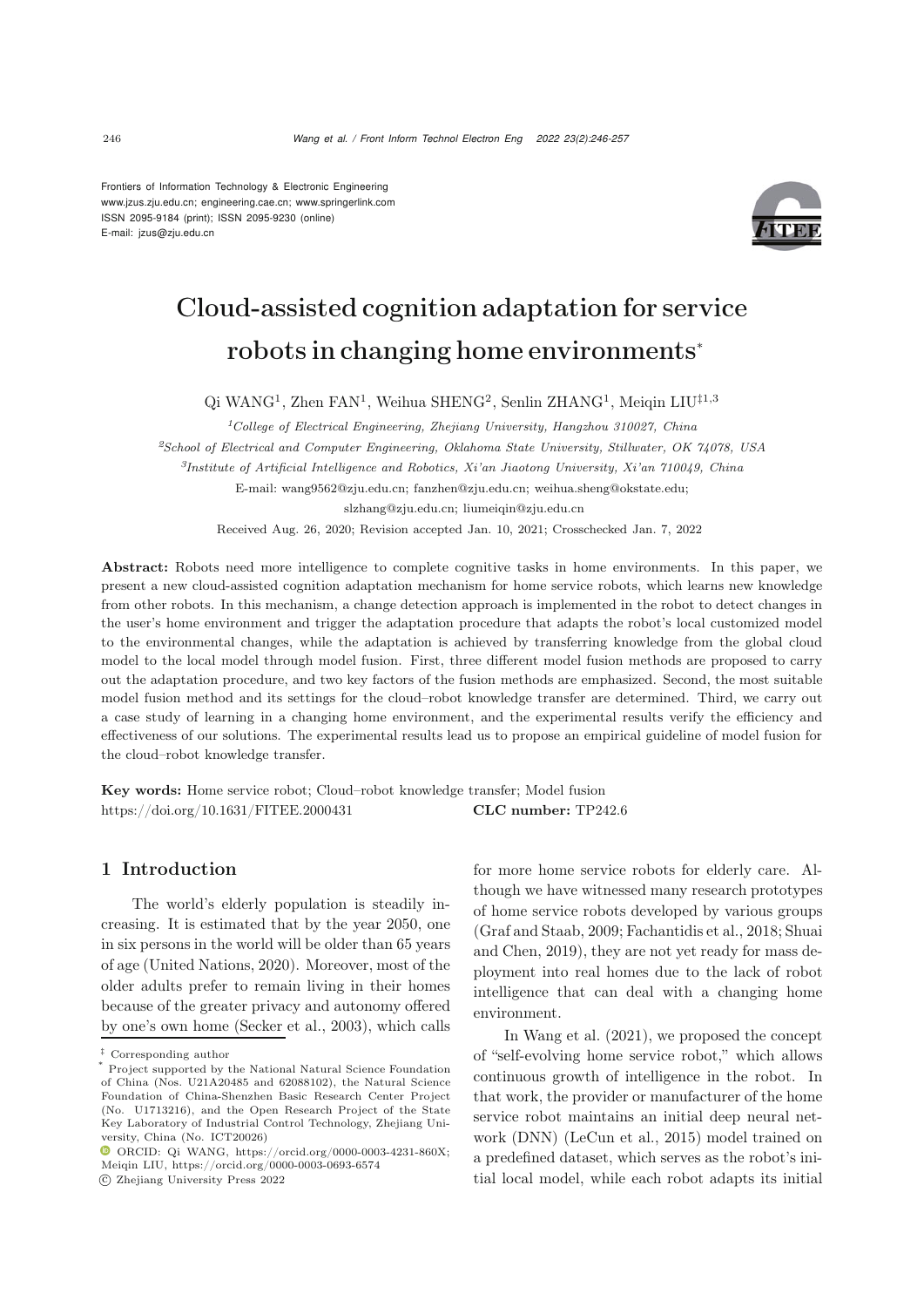local model into a customized model that is fit for the initial environment of the user's home with the help of manual labeling. Apparently, such a customized model has been adapted only to the initial home environment and may not be able to fit a changing home environment, since, after a certain time, the user's home environment may deviate significantly from the initial home environment. One or more object classes in the user's home environment may change due to the changes in the user's preferences or habits, which will cause a degradation in the classification accuracy of the local customized model [\(Ditzler et al., 2015](#page-10-2)). For example, imagining a scenario in which the user changes his/her pet dog from a Dalmatian to a Chihuahua, although both Dalmatian and Chihuahua belong to dogs, Chihuahua is closer to cats in size and is more likely to be misclassified as a cat. Such a phenomenon can be interpreted from the probabilistic perspective as the probability distribution of the data shifts from one part of the sample space to the other, which is called concept drift  $(CD)$  (Žliobaitė et al., 2016).

One approach is to use the idea of the former adaptation mechanism [\(Wang et al.](#page-11-3), [2021](#page-11-3)) and adapt the customized model to the changes in a changing home environment with the help of manual labeling; however, this is not the best solution for two main reasons. First, the changes in a changing home environment are unlimited  $(Zliobaitė, 2010)$ . Continuous requests for manual labeling may overwhelm the user, which is undesirable. Second, data generated by the probability distribution after changes may be similar to the data from the environments of other users' homes. The robots that have adapted to the initial environments of the other users' homes may have learned some knowledge about the new probability distribution. It is obviously more efficient to transfer the relevant knowledge learned by other robots to the current robot than learning environmental changes from scratch.

To facilitate adaptation to environmental changes, achieving knowledge transfer between robots is crucial. Recently, the emergence of cloud robotics has made it possible to achieve knowledge transfer between different robots. A collection of robots can easily share data and knowledge through the cloud [\(Gouveia et al.](#page-10-3), [2015](#page-10-3)). Meanwhile, it is better to accomplish knowledge transfer between robots by sharing knowledge through a global cloud

model built by the data collected from robots rather than sharing data, since directly transmitting the raw data collected by one robot to the other robots will cause privacy concern. However, since the local customized model contains knowledge learned from the initial home environment, simply replacing the local model with the cloud model may not be the best approach for learning from other robots.

In this study, we introduce a cloud-assisted robot cognition adaptation mechanism that adapts the robot's customized model to changes in a home environment with the help of other robots. The proposed adaptation mechanism relies on an active CD detection method that detects the changes in the user's home environment. The CD detection is based on a continuous comparison between the historical and the current probability distributions. Once CD is detected, a model fusion method is developed to transfer knowledge from the global cloud model to the local customized model, which draws inspiration from the feature transferability of the convolutional neural network (CNN) [\(Yosinski et al.](#page-11-7), [2014](#page-11-7)).

This study has three major contributions. The first contribution is that a novel cloud-assisted robot cognition adaptation mechanism is proposed. The adaptation procedure does not require labeled data from the changing home environment, which is more realistic for robot applications. The second contribution is that we develop several new model fusion methods, in which only the higher layers' specific parameters need to be downloaded from the cloud, while the lower layers' general parameters can be inherited from the local customized model, thus reducing the communication cost. The third contribution is that our work offers guidance for the cloud–robot knowledge transfer process in the robot cognition adaptation mechanism and demonstrates that other robots can provide much-needed new knowledge for the current robot through the cloud.

# 2 Related works

## 2.1 Cloud robotics

T[he](#page-11-8) [concept](#page-11-8) [of](#page-11-8) ["cloud](#page-11-8) [robotics"](#page-11-8) [\(](#page-11-8)Siciliano and Khatib, [2016\)](#page-11-8) was first proposed by Dr. Kuffner of Carnegie Mellon University, USA. In a cloud robotic system, robots that carry out complex tasks in the physical space are seamlessly connected to a cloud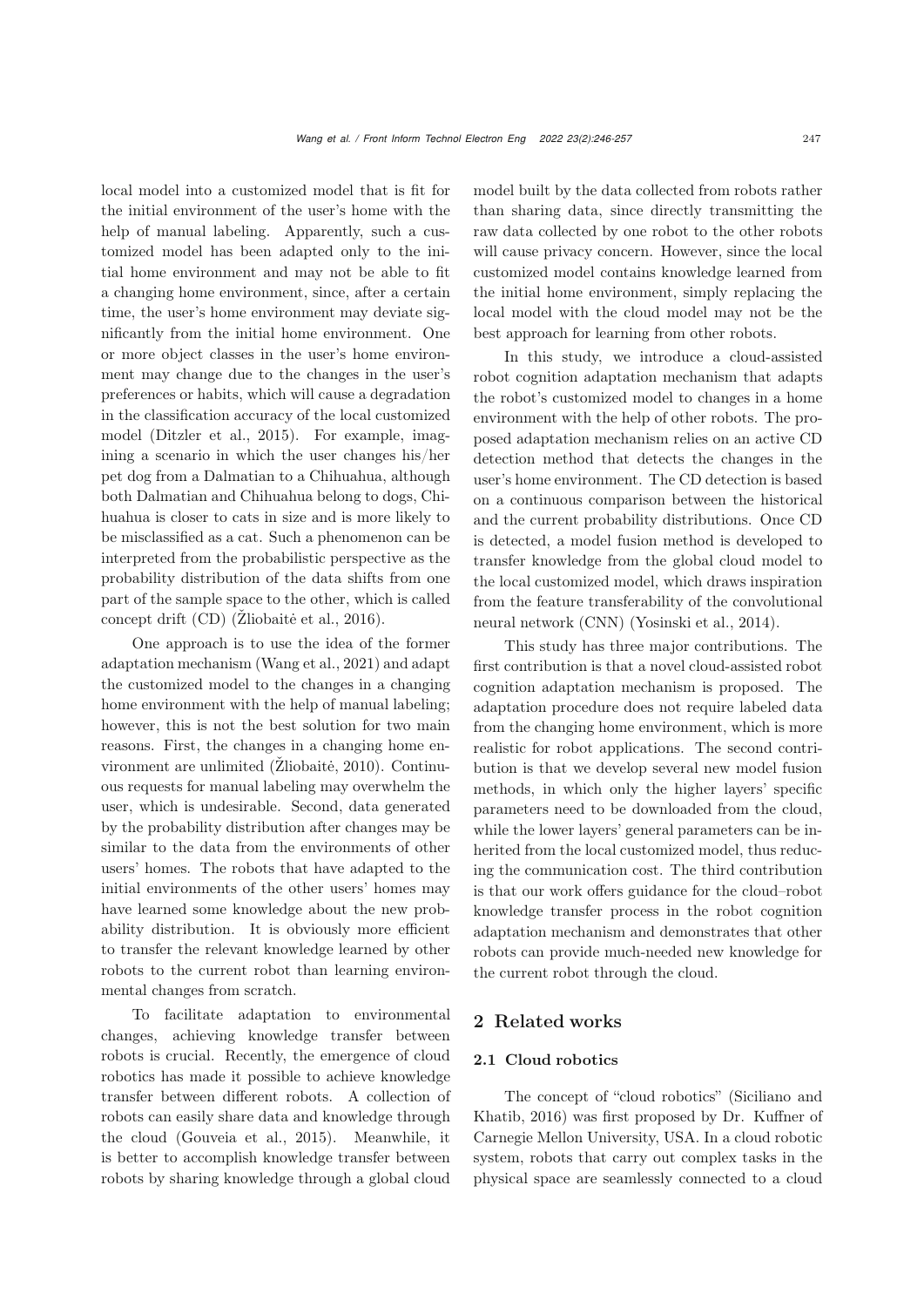that serves as a back-end support center in the digital space through the network [\(Huaimin et al., 2018\)](#page-10-4). Using the abundant computing power and storage resources provided by the cloud, cloud robots can obtain capabilities that traditional robots cannot achieve. The cloud robots can hand over complex computational tasks to the cloud, receive massive data from the cloud, and share information and skills through the cloud. In this way, the cloud robot itself does not need to possess supercomputing power or store all the information, but just connects to the cloud to obtain the task-required knowledge when needed. Collaboration can also be achieved between multiple cloud robots.

The RoboEarth [\(Zweigle et al., 2009](#page-11-9)) project is an early exploration concept in the field of cloud robotics. The main idea of this project is to provide a World Wide Web platform for robots to share knowledge and skills. Multiple robots can share information about objects, environments, and tasks with each other on this platform. As the cloud engine of RoboEarth, the Rapyuta [\(Hunziker et al.](#page-10-5), [2013](#page-10-5)) project provides an open-source platform-asa-service (PaaS) framework, which enables the cloud robot to upload computationally intensive tasks to a secure customized computing environment in the cloud for completion. The Distributed Agents with Collective intelligence (DAvinCi) [\(Arumugam et al.](#page-10-6), [2010](#page-10-6)) project uses the computing power of the cloud to achieve the simultaneous localization and mapping (SLAM) of multiple robots in a large indoor environment, which greatly improves the realization speed of various complex computational tasks in the robotic SLAM process.

In reviewing previous cloud robotics related research, we find that all the projects were aimed at designing a new software platform that facilitates the implementation of the cloud robotic concept on the multi-robot mapping task. Studies on using the idea of cloud robotics to achieve the robot's cognition adaptation to a changing home environment is currently lacking. Meanwhile, the much-needed changes-related knowledge is more efficient to be directly transferred from other robots to the current robot than learning from scratch, as we mentioned in the previous section. Therefore, it is very suitable to use the cloud to serve as an intermediary that allows knowledge sharing between robots.

## 2.2 CD solutions

In recent years, researchers have developed several solutions to adapt the CNN model to CD. Disabato and Roveri (2019) introduced an adaptive mechanism for learning CNNs that are able to operate in the presence of CD. They also followed an active approach and used an active CD detection method to trigger the subsequent adaptation procedure. In their adaptation procedure, only part of the knowledge from the previous model is transferred to the current model, while the remainder of the current model is randomly initialized and retrained using labeled data generated by the probability distribution after changes. However, both of their CD detection and adaptation procedures assume a "test-thentrain" scenario [\(Ditzler et al.](#page-10-2), [2015](#page-10-2)), in which the correct labels of the image generated by the probability distribution after changes are available, which rarely holds considering the workload of human labeling. Moreover, totally relying on the data obtained from the probability distribution after changes to retrain the model is neither accurate nor efficient due to the limited retraining data and retraining time.

Different from the above approaches in which one client carries out its adaptation independently, Yoon et al. (2020) studied the scenario wherein each client learns on a sequence of tasks from private local data with the help of tasks learned by other clients through the cloud, and proposed a federated continual learning framework called Fed-APC. In this framework, the neural network weights are decomposed into global task-shared parameters and sparse task-adaptive parameters, which represent the global and generic knowledge across all clients and the specific knowledge for each task, respectively. By selectively updating the global task-shared parameters and selectively using the sparse task-adaptive parameters from other clients, their method can minimize interclient interference while allowing interclient knowledge transfer at the same time to accelerate the learning of the current task. Yet, each specific task of clients needs to maintain the corresponding task-adaptive parameter in the cloud, and the attention of each task-adaptive parameter and the task-shared parameters must be updated once a new task arrives, which causes scalability problems since the numbers of clients and tasks may be very large.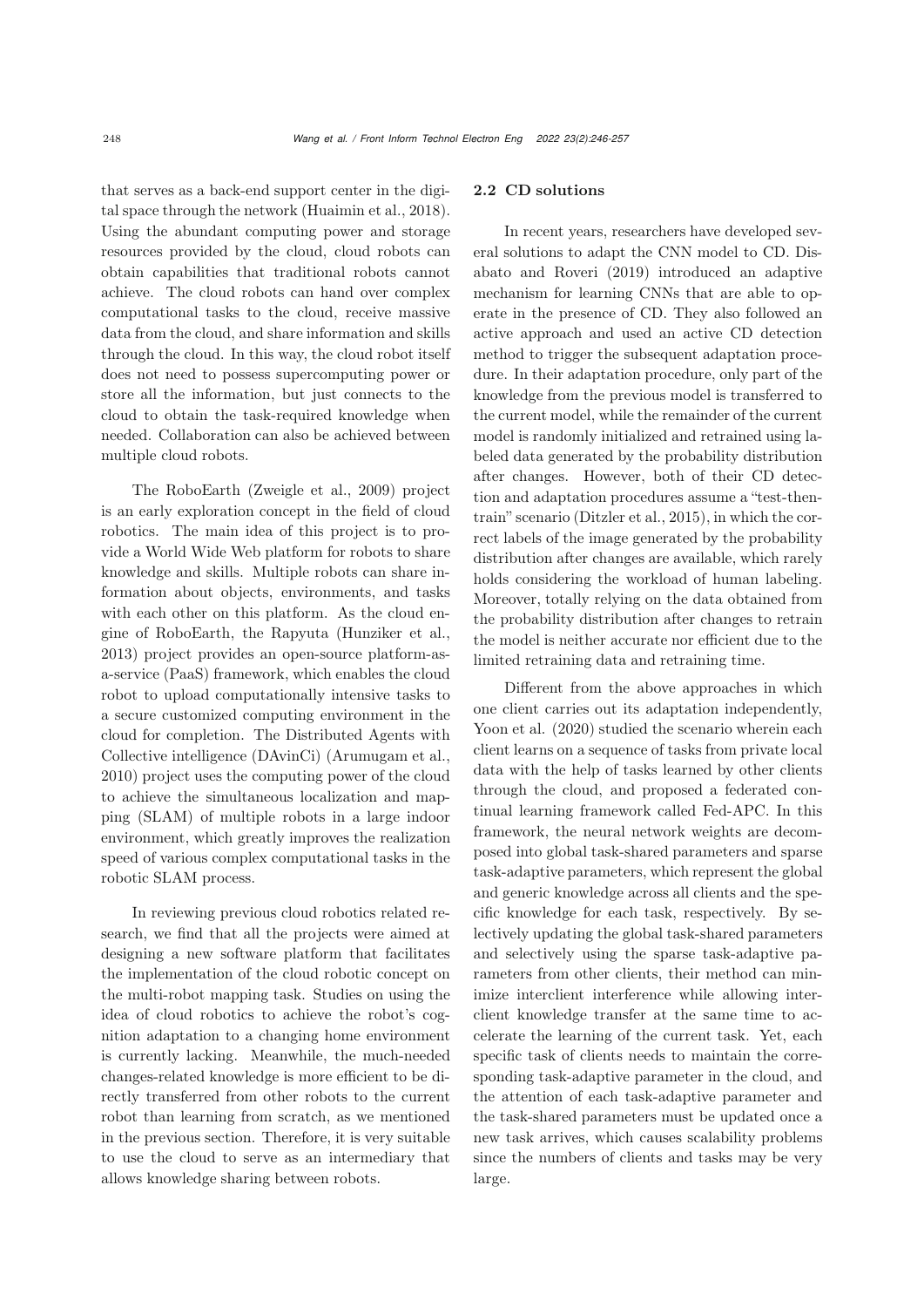In reviewing previous research, we notice that both methods require new labeled training data to update the model once a new task is detected. An experimental study of the idea of directly merging the local model with the global model to adapt to the environmental changes without retraining is currently lacking. Moreover, existing research [\(Yosinski et al.](#page-11-7), [2014](#page-11-7)) about the feature transferability of CNN shows that it is possible to achieve knowledge transfer between the two models. Therefore, it is both desirable and feasible to develop a cloud-assisted robot cognition adaptation mechanism based on the cloud–robot knowledge transfer.

# 3 Methodology

In this section, we introduce the overall concept of the proposed cloud-assisted robot cognition adaptation mechanism and discuss the detailed methodology of this mechanism, including cloud model building, CD detection, and cloud–robot knowledge transfer.

## 3.1 Overall concept

The proposed cognition adaptation mechanism involves the use of knowledge from other robots through the cloud to adapt the local customized model to the changes in the home environment. We present the conceptual design of the cloud-assisted robot cognition adaptation mechanism, as shown in Fig. 1, which consists mainly of three parts: (1) a

global cloud model, which is built using the training data collected from a collection of robots; (2) a CD detection procedure, which detects data changes in the user's home environment to trigger the cloud– robot knowledge transfer procedure; (3) a cloud– robot knowledge transfer procedure that transfers the new knowledge from the global model to the local model through model fusion.

## 3.2 Cloud model building

As an intermediary that allows knowledge sharing between robots, the global cloud model is trained using a cloud dataset, which is collected from the local dataset of a collection of robots to ensure that it contains all the knowledge learned by the robots. Only a small portion of the robot's local dataset is uploaded to the cloud since uploading the entire local dataset will cause a heavy communication burden on the robot. Such a data-uploading procedure can be implemented in parallel with the robot's adaptation to its initial home environment; that is, a small fraction of the manually labeled data will be sent to the cloud once the manual labeling process is completed.

Different from our previous work [\(Wang et al.](#page-11-3), [2021](#page-11-3)), where we used an incremental learning approach to achieve the robot's cognition adaptation to unknown classes, in this study, we focus on a fixedclass scenario, wherein the target classes of the classification task acrossing all the robots are the same, since adding new classes to the classification task will result in differences between the robots' model



Fig. 1 Concept of the cloud-assisted robot cognition adaptation mechanism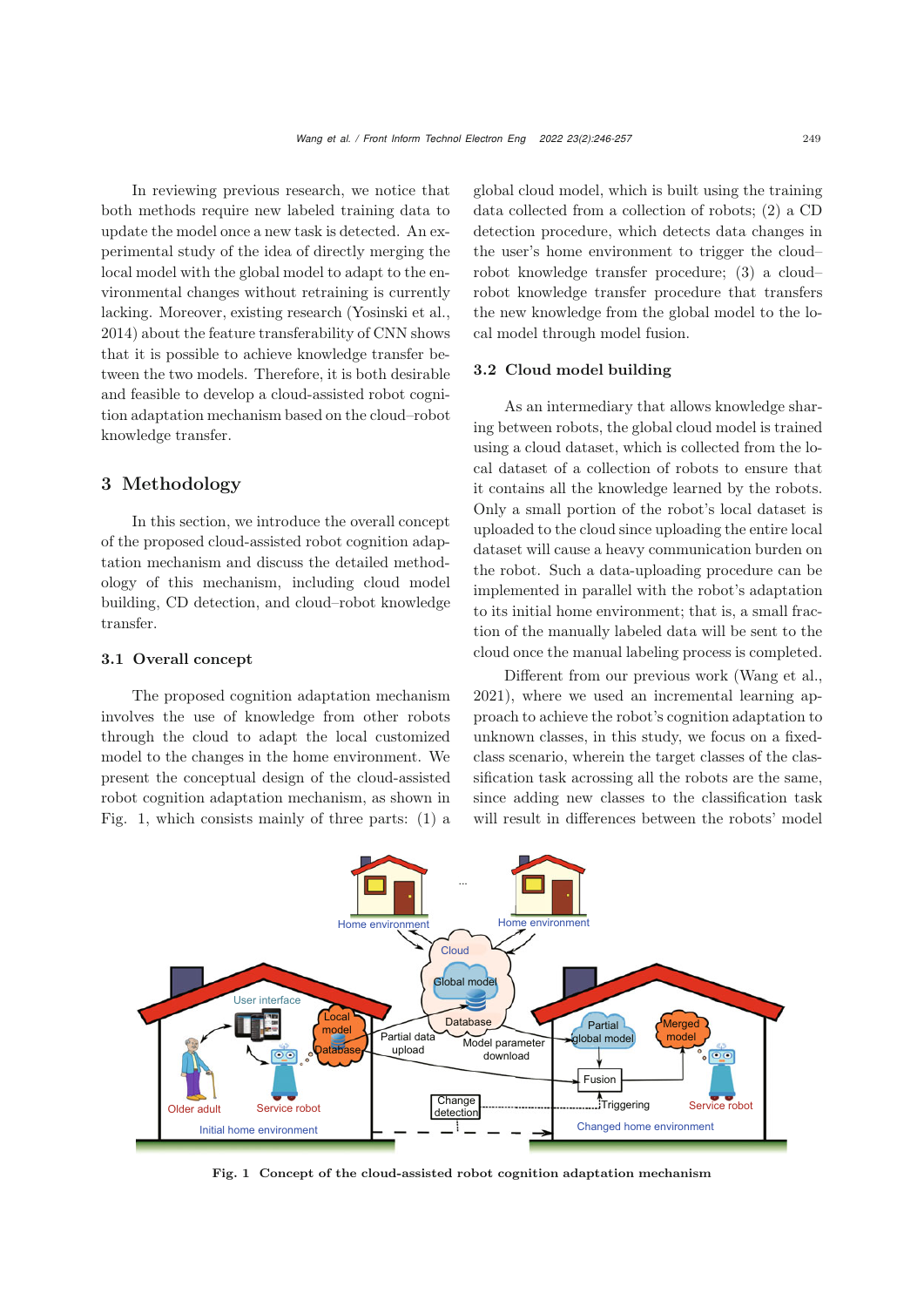structures and cause obstacles for the subsequent cloud–robot knowledge transfer procedure. The training of the global cloud model and each robot's local customized model is achieved by the fine-tuning approach starting from the same pretrained model with the cloud dataset and the robot's local dataset, respectively.

Note that although the federated learning method, e.g., the FedAvg algorithm (McMahan et al., 2017), can also allow many robots to collectively build such a global cloud model, we do not use the federated learning method in our cognition adaptation mechanism because this method will cause local models of all the robots to become the same as the global model, which means that the robot's local model will lose its customization characteristics.

#### 3.3 CD detection

As one of the key components of the whole adaptation mechanism, CD detection procedure acts as an indicator of the changes in the user's home environment to trigger the subsequent cloud–robot knowledge transfer procedure. A false-positive detection will lead to an unnecessary adaptation and waste precious computation resources of the robot, while a false-negative detection will induce degradation in the classification accuracy since the local model is not adapted to the environmental changes.

Generally, CD detection methods are classified into three categories, i.e., sequential analysis based, data distribution based, and learner output based detection methods [\(Yang et al., 2020\)](#page-11-10). Sequential analysis based detection methods [\(Page, 1954\)](#page-11-11) analyze the newly acquired data one by one until the probability of observing the data sequence under a new distribution is significantly larger than that under the original distribution. Data distribution based detection methods [\(Kuncheva](#page-10-7), [2013](#page-10-7)) typically consider two distributions of data features from a fixed window containing historical information and a sliding window containing the most recent data. Meanwhile, hypothesis tests are used to compare data distributions in the two windows and detect changes when they are significantly different. Learner output based detection methods [\(Gama et al., 2004;](#page-10-8) [Baena-García et al., 2006\)](#page-10-9) track the learner's error rate fluctuations and detect changes when the error rate exceeds a threshold. In many home service robot applications, it is hard to obtain the data labels due

to the workload of labeling. Therefore, it is difficult to obtain the accuracy/error rate. Moreover, sequential analysis based methods can easily cause a detection delay since the detection results can be given only when sufficient new data is collected.

Therefore, we use a data distribution based detection method called the semiparametric log likelihood (SPLL) [\(Kuncheva](#page-10-7), [2013](#page-10-7)) method to detect CD of the user's home environment without newly labeled data. SPLL models the historical and current data distributions as two Gaussian mixtures and uses the log-likelihood ratio of these two distributions as the detection metric, which is defined as follows:

$$
SPLL = \frac{1}{|W_s|} \sum_{\boldsymbol{x} \in W_s} (\boldsymbol{x} - \boldsymbol{\mu}_{i^*})^{\mathrm{T}} \boldsymbol{\Sigma}^{-1} (\boldsymbol{x} - \boldsymbol{\mu}_{i^*}), \quad (1)
$$

where  $W_s$  represents the sliding window of the current data and  $|W_s|$  represents the cardinality of  $W_s$ , i <sup>∗</sup> is the component of the historical distribution whose mean  $\mu_{i*}$  has the smallest Mahalanobis distance to the current data  $x$ , and  $\Sigma$  is the feature covariance matrix. In other words, the detection metric of SPLL is the mean squared Mahalanobis distance of the current data to the nearest historical distribution components. Such a metric has a chi-square distribution whose number of degrees of freedom is equal to the dimensionality of the data feature n. CD is declared if  $SPLL > n + \sqrt{2n}$ .

Furthermore, to calculate the detection metric of SPLL in the context of using CNN to perform classification tasks, we use the output of the penultimate layer of the CNN as the feature representation of the input data and project the data feature to a lowerdimensional space by adopting principal component analysis (PCA) [\(Pedregosa et al.](#page-11-12), [2011](#page-11-12)), which ensures that the feature is an accurate representation of the raw data and that the feature covariance matrix is invertible. The number of principal components in PCA can be determined empirically.

#### 3.4 Cloud–robot knowledge transfer

The next problem of our cloud-assisted robot cognition adaptation mechanism is how to integrate the global cloud model and the local customized model to adapt to environmental changes. Intuitively, the local customized model trained by labeled data obtained from the initial home environment is focused on only one part of the sample space and underperforms in the other part of the sample space,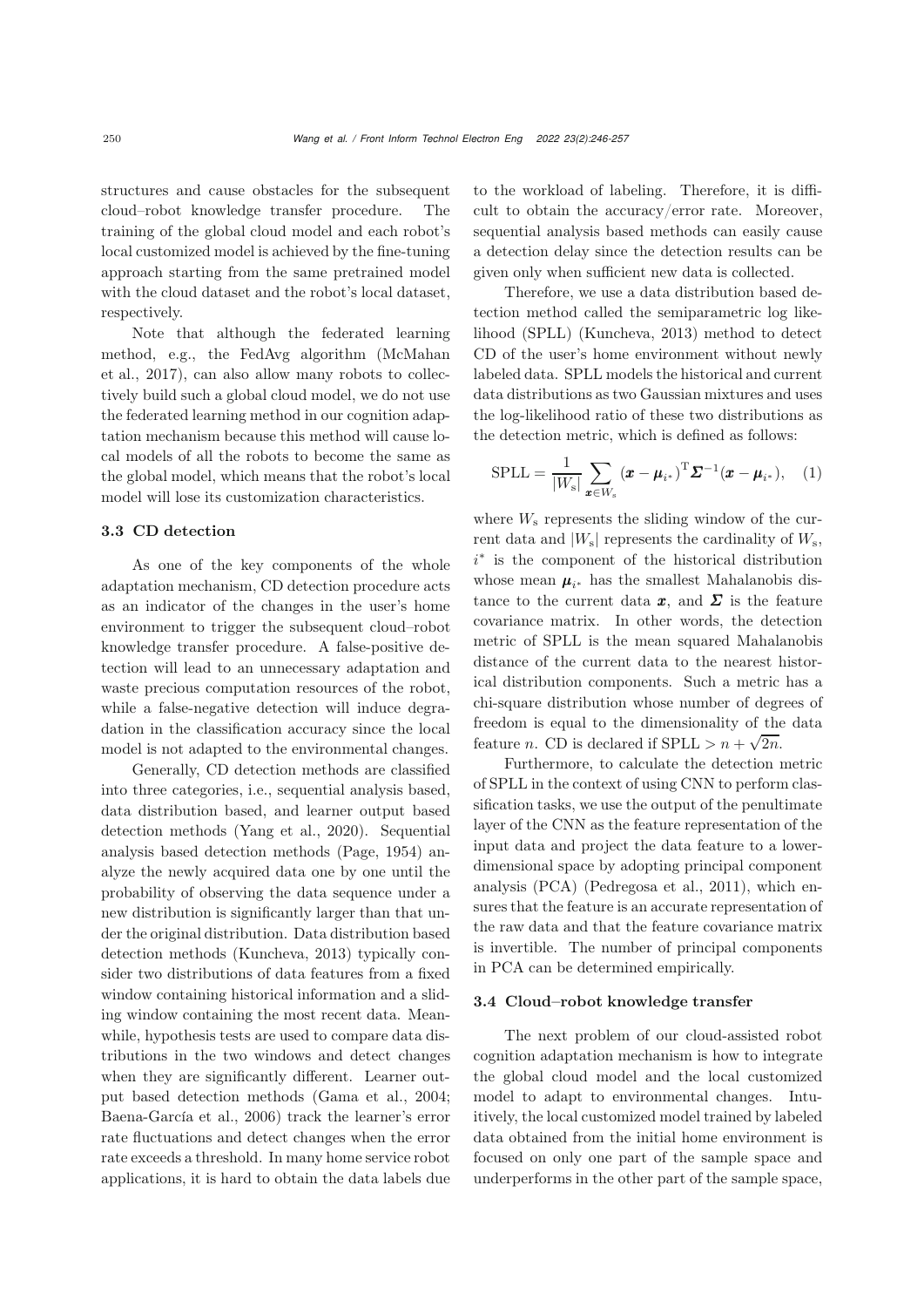since the robot has not learned the remainder of the sample space. The global cloud model built by the data collected from a collection of robots contains the knowledge of the whole sample space, but is inferior to the local customized model in the region corresponding to the initial home environment. This is mainly because the global cloud model spreads its knowledge capacity to the whole sample space instead of focusing on a small part of the sample space. Thus, knowledge transfer from the global model to the local model should be achieved through model fusion, which we believe may benefit from the feature transferability of CNN.

The transferability of features in CNN can be categorized into two types, either specific to a particular task or general across many tasks. Existing research [\(Yosinski et al., 2014\)](#page-11-7) has revealed that the generality and specificity of features are closely related to the depth of a particular layer; i.e., the lower-layer features of CNNs are more general, while the higher-layer features of CNNs are more specific. Based on this conclusion, we can assume that the reason of the accuracy degradation of the local customized model is that higher-layer parameters become obsolete to the environmental changes rather than all parameters of the model. Therefore, only the higher-layer parameters of the local customized model need to be modified with the help of the corresponding parameters of the global cloud model, while the lower-layer parameters can remain unchanged. Hence, we propose two model fusion methods to merge the higher-layer parameters of the local customized model and the global cloud model, which are described as follows:

1. Merge–combine fusion method. The higherlayer parameters of the local customized model are replaced with the corresponding parameters of the global cloud model, while the lower-layer parameters remain unchanged.

2. Merge–added fusion method. The higherlayer parameters of the local customized model are replaced by the weighted sum of the corresponding parameters of the local customized model and the global cloud model, while the lower-layer parameters remain unchanged.

In addition, we define the third model fusion method for comparison, which can be described as follows:

3. Merge–random fusion method. The higher-

layer parameters of the local customized model are randomly initialized, while the lower-layer parameters remain unchanged.

The three model fusion methods can be expressed as follows:

Merge–random fusion:  $M_A(L)|R \to A + B$ , (2)

Merge–combine fusion:  $M_A(L)|M_\Omega(H) \to A + B$ ,

Merge–added fusion:

$$
M_{A}(L)|w_{A}M_{A}(H) + w_{\Omega}M_{\Omega}(H) \to A + B,
$$
 (4)

where  $A$  and  $A + B$  represent the sample space of the user's home environment before and after changes respectively, and B represents the environmental changes.  $M_A(L)$  and  $M_A(H)$  are the lower-layer parameters and the higher-layer parameters of the local customized model  $M_A$ , respectively.  $M_{\Omega}(\text{H})$  denotes the corresponding higher-layer parameters of the global cloud model  $M_{\Omega}$ . The left side of the arrow represents the model fusion pattern, where the part before the vertical line represents the source of the lower-layer parameters and the part after it represents the source of the higher-layer parameters. Moreover,  $w_A$  and  $w_\Omega$  are the weights of the local customized model and the global cloud model, respectively. Here, we define  $w_A$ ,  $w_{\Omega} \in [0,1]$  and  $w_A + w_\Omega = 1$ . R represents the randomly initialized parameters. The arrow means that the merged model should adapt to the sample space of the user's home environment after changes.

As one of the key factors that affect the effectiveness of the model fusion methods, the boundary, or the dividing line, between the lower layers and the higher layers determines how many lower layers will remain unchanged in the merged model. For example, if the high–low boundary is determined to be the sixth layer of a 16-layer CNN, it means that the first- to sixth-layer parameters remain unchanged, while the seventh- to sixteenth-layer parameters are modified. Considering the two extreme choices of the high–low boundary, when the boundary is determined as the " $0^{th}$  layer" of the CNN, the merge–combine fusion method, merge–added fusion method, and merge–random fusion method are equivalent to directly replacing the local customized model with the global cloud model, the weighted sum of the local customized model and the global cloud model, and a randomly initialized model, respectively. When the boundary is determined as

(3)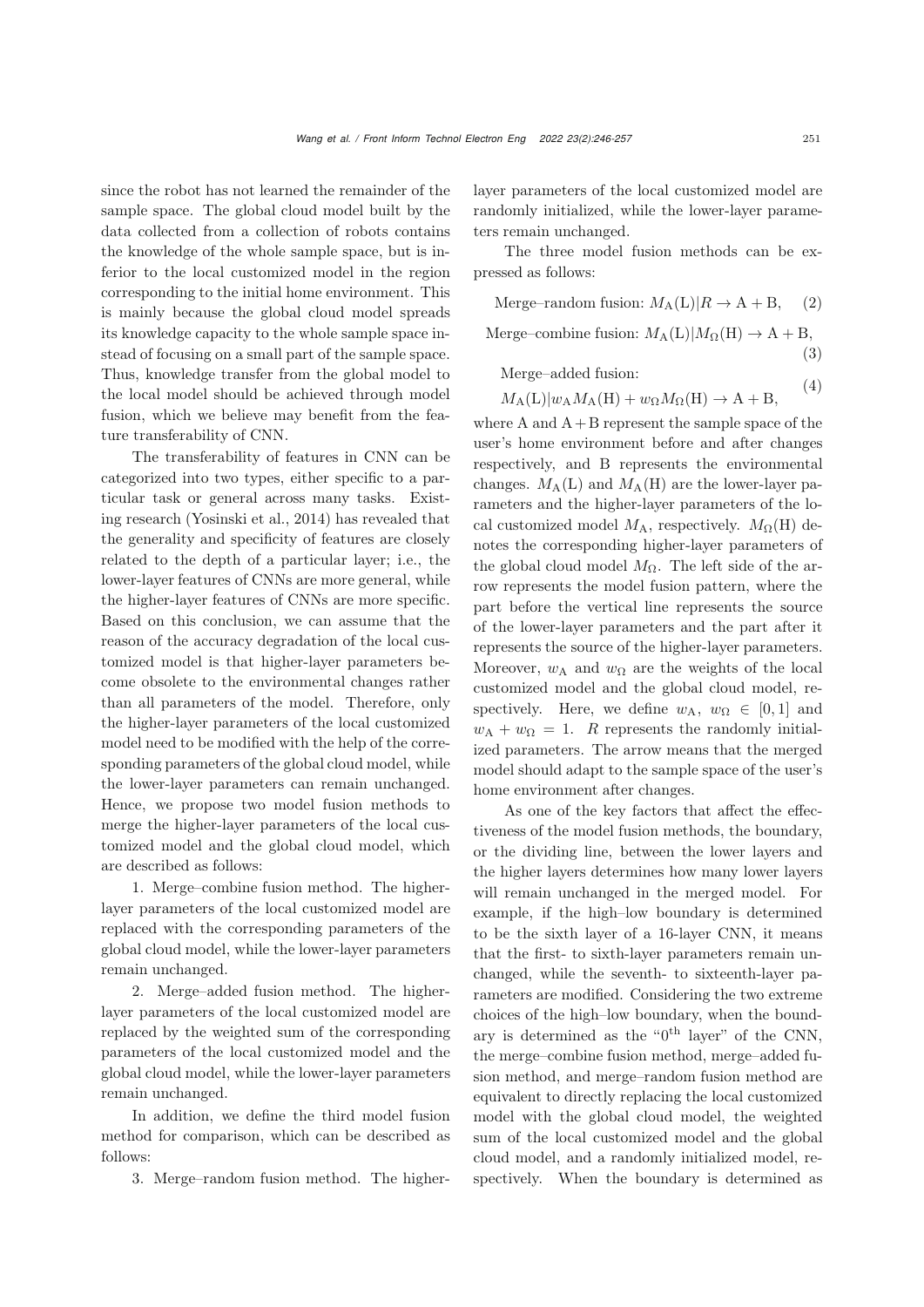the last layer of the CNN, it means that all of the three model fusion methods are equivalent to keeping the whole local customized model unchanged. Intuitively, common choices between the " $0<sup>th</sup>$  layer" and the last layer of the CNN should achieve a compromised performance between these two extremes.

The weights of the merge–added fusion method comprise another key factor that affects the model effectiveness. Similarly, considering the two extreme values of  $w_A$ ,  $w_A = 0$  means that the merge–added fusion method is equivalent to the merge–combine fusion method, and  $w_A = 1$  means keeping the whole local customized model unchanged. Intuitively, common values of  $w_A$  between zero and one should also achieve a compromised performance between these two extremes. Experimental evaluations of the performance of the three model fusion methods under different boundary and weight settings are conducted in the next section.

# 4 Experiments

In this section, we present the implementation details of the proposed cloud-assisted robot cognition adaptation mechanism and the evaluation results of the three model fusion methods, which include the CNN we used, the dataset used to build the local customized model and the global cloud model, the detection accuracy of the SPLL CD detection method, the comparison of the three model fusion methods under different settings, and the guideline of the most suitable fusion method for the cloud–robot knowledge transfer.

### 4.1 Experimental settings

To evaluate the proposed cloud-assisted robot cognition adaptation mechanism, the object classification task was chosen as a case study, which is one of the most typical cognitive tasks of home service robots. The whole dataset for this task was collected by manually selecting six classes of common objects in the home environment from the ImageNet dataset (http://www.image-net.org/), which are bottle, cat, chair, dog, knife, and table. Meanwhile, a total of 22 child classes were selected from these six parent classes which show different patterns within the parent classes. Figs. [2](#page-6-0) and [3](#page-6-1) show the training examples of different child classes of dogs and tables, respectively. The goal of the object classification task was

to classify samples of the child classes as its parent class. The number of samples for each child class was larger than 1000, where 70% of the sample images were chosen randomly to be used for training, 15% for validation, and 15% for testing. The selected parent–child classes can be described as follows:

Bottle: {beer bottle, ink bottle}; Cat: {Egyptian cat, Persian cat, Siamese cat, tabby cat, tiger cat}; Chair: {armchair, folding chair, swivel chair, wheelchair}; Dog: {Basenji, corgi, Dalmatian, Griffon, Newfoundland}; Knife: {cleaver, pocketknife}; Table: {desk, dining table, pool table, tabletennis table}.



Fig. 2 An example of the corgi (left), Dalmatian (middle), and Newfoundland (right) training sample

<span id="page-6-0"></span>

Fig. 3 An example of the desk (left), dining table (middle), and pool table (right) training sample

<span id="page-6-1"></span>To simulate the real robotic applications, we distributed samples of one child class under each parent class for each robot as the training set of the initial environment of the user's home and ensured that the parent–child class pattern between the robots was different; thus, a total of 1600 different initial home environments could be obtained. The changes in the user's home environment were defined as the addition of several other child classes to some of the parent classes. Here, we focused on one robot  $r$  as a representative of the robot community to conduct experimental evaluations of the proposed cognition adaptation mechanism; the parent–child class pattern of the initial home environment for this robot is described as follows: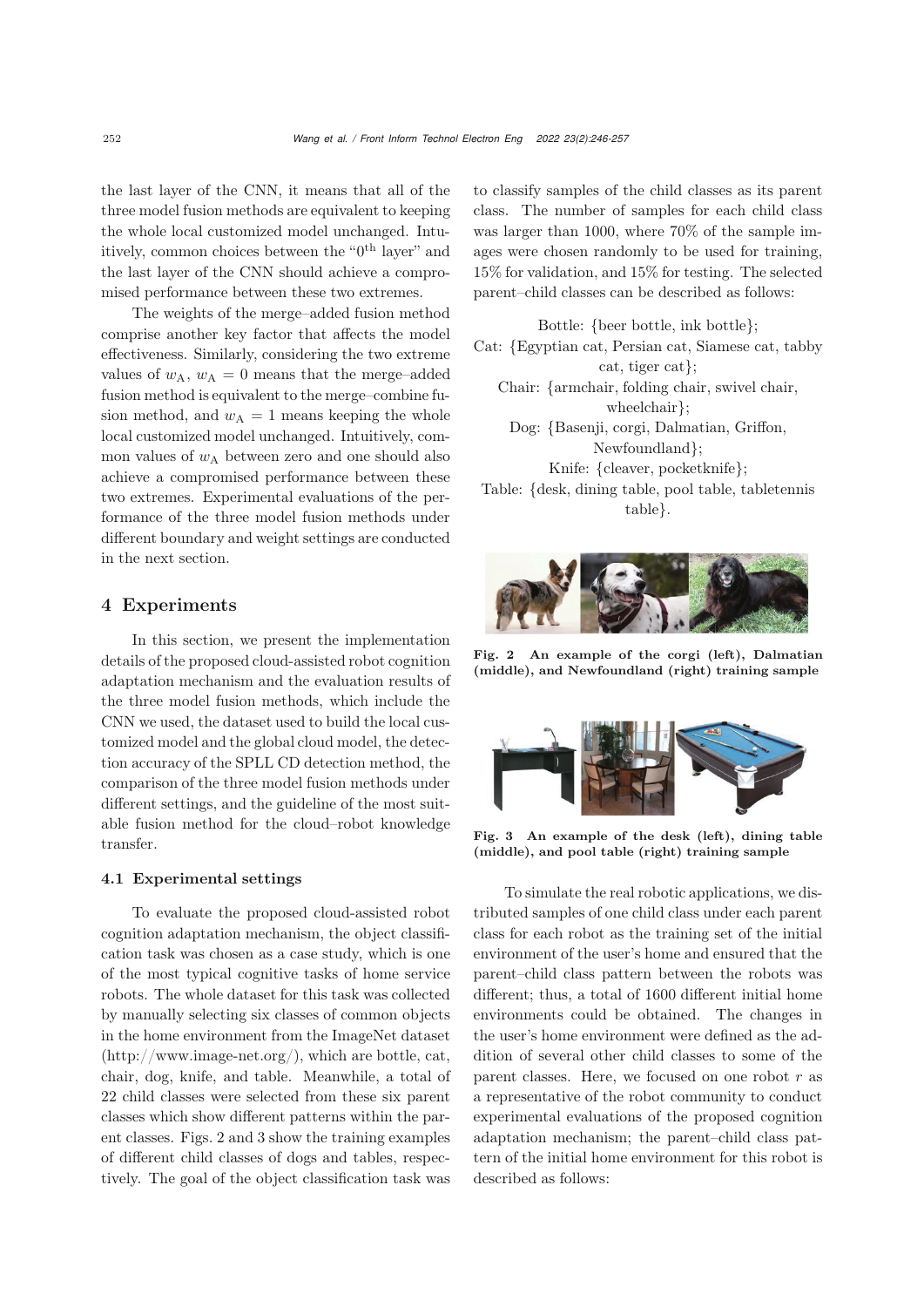Home environment of robot  $r$  before changes: Bottle: {beer bottle}; Cat: {tiger cat}; Chair: {armchair}; Dog: {Dalmatian}; Knife: {cleaver}; Table: {dining table}.

The parent–child class pattern of the home environment of robot  $r$  after changes can be described as follows:

Home environment of robot  $r$  after changes: Bottle: {beer bottle, ink bottle}; Cat: {tiger cat}; Chair: {armchair, wheelchair}; Dog: {Dalmatian}; Knife: {cleaver, pocketknife}; Table: {dining table, desk}.

Herein the child classes of ink bottle, wheelchair, pocketknife, and desk were added to the initial home environment as the environmental changes. Samples of these newly added child classes were unlabeled.

To build the local customized model and the global cloud model, we implemented the VGG16 neural network [\(Simonyan and Zisserman](#page-11-13), [2014](#page-11-13)) as the learner of the object classification task and followed the fine-tuning approach to train the network with the training set of each robot's initial environment and the cloud dataset; the cloud dataset consisted of a fraction of the training data for all the child classes, and the starting point of the fine-tuning process was a pretrained VGG16 available in the TensorFlow-Slim model library [\(TensorFlow, 2020\)](#page-11-14). After 60 epochs of training, the accuracy of the local customized model of robot  $r$  and the global cloud model when applied on the test set of the home environment of robot r before and after changes in the VGG16 neural network (Table 1) confirmed our expectation about the performance difference between the local customized model and the global cloud model, as mentioned in Section 3.4. Moreover, the same experiments were carried out on the VGG19 neural network to further illustrate the generality of the proposed model fusion methods. Table 2 shows the accuracy of the local customized model of robot r and the global cloud model when implemented on the test set of the home environment of robot  $r$  before and after changes in the VGG19 neural network.

Furthermore, to verify the effectiveness of the CD detection procedure, we tested the SPLL detection method with the local customized model of robot  $r$  on the test set of the initial home environment and the added child classes which served as the environmental changes, whose ground truths are not

Table 1 Test accuracy of the local customized model of robot *r* and the global cloud model in the VGG16 neural network

| Home environment                | Test accuracy                 |                  |
|---------------------------------|-------------------------------|------------------|
|                                 | Local customized Global cloud |                  |
| Before changes<br>After changes | 0.9551<br>0.8550              | 0.9394<br>0.9400 |

Table 2 Test accuracy of the local customized model of robot *r* and the global cloud model in the VGG19 neural network

| Home environment                | Test accuracy                 |                  |
|---------------------------------|-------------------------------|------------------|
|                                 | Local customized Global cloud |                  |
| Before changes<br>After changes | 0.9540<br>0.8521              | 0.9349<br>0.9450 |

drift (false) and drift (true) compared to the initial home environment. The means and the covariance matrix of the historical distribution were calculated using the features of the whole training set of the initial home environment on the local customized model. The cardinality of the sliding window was set to 32. Finally, the SPLL detection method showed a true-positive rate of 0.7273 and a true-negative rate of 0.8333 on the test set of the added child classes and the initial home environment of robot  $r$ , respectively, which means that this method can provide a high detection accuracy for the environmental changes.

#### 4.2 Results and analysis

Fig. [4](#page-8-0) shows the test results of the three model fusion methods under the home environment of robot  $r$  before and after changes with different high–low boundaries. The red dotted line and blue dotted line represent the accuracies of the local customized model and global cloud model, respectively. The magenta, cyan, and green curves represent the results of the merge–random fusion method, merge– combine fusion method, and merge–added fusion method with  $w_{\Omega} = 0.5$ , respectively. Moreover, not only the results of common choices of the high–low boundary between the " $0<sup>th</sup>$  layer" (boundary layer 0) and the last layer (boundary layer 16), but also the results of these two extremes are shown in Fig. [4](#page-8-0) for comparison.

Interesting phenomena can be seen in Fig. 4a. For the home environment after changes, the merge– combine fusion method showed an accuracy very close to that of the global cloud model at boundary layers 0–14, and even exceeded that of the global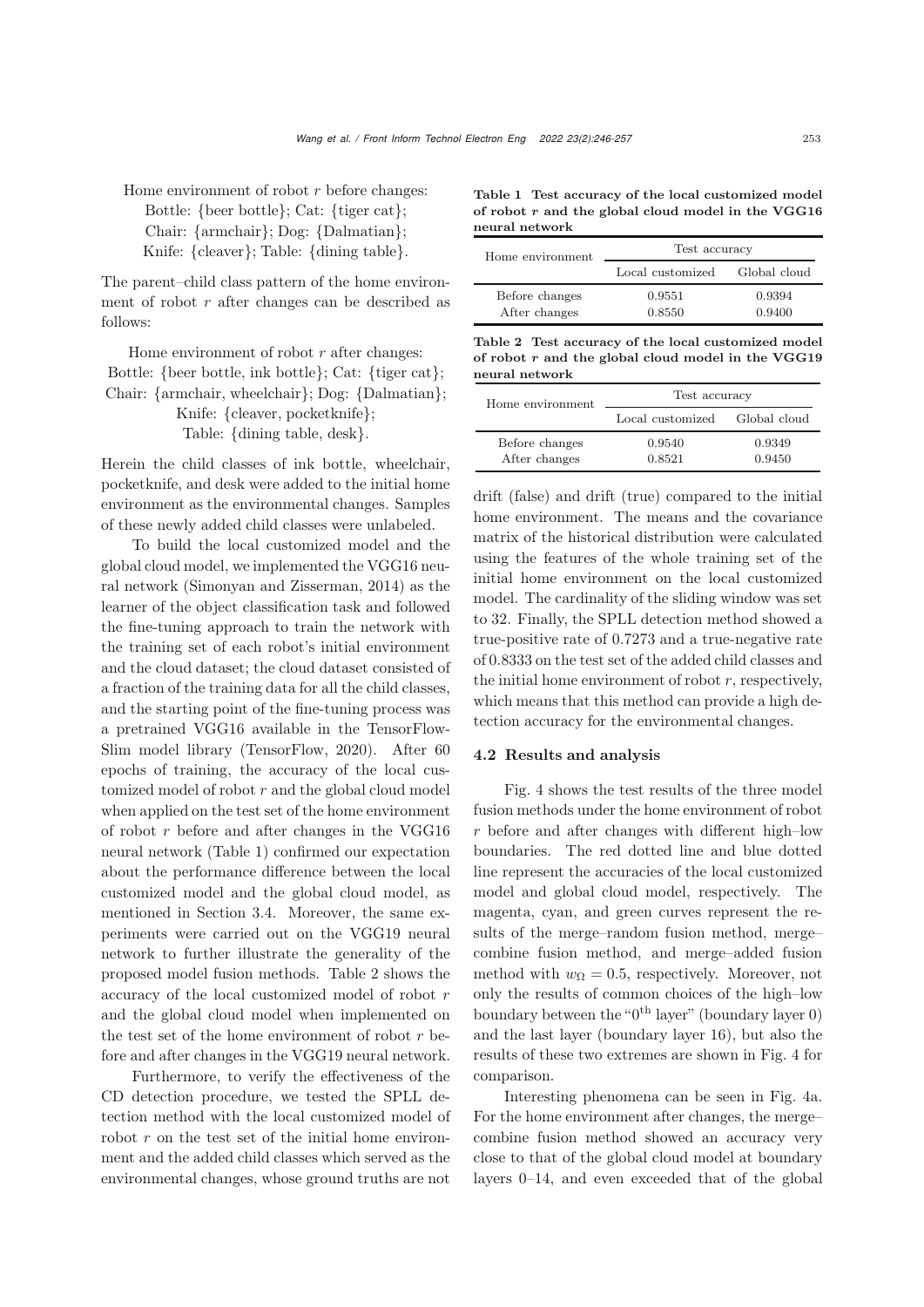cloud model at some of the boundaries, which is beyond our expectations. The merge–added fusion method with  $w<sub>O</sub> = 0.5$  showed an accuracy that was close to but did not exceed that of the global cloud model. The merge–random fusion method showed a complete failure at all boundaries except in the extreme case (at boundary layer 16), since its higher-layer parameters were randomly initialized and had no relationship with the lower-layer parameters. The performances of both the merge– combine fusion method at boundary layers 0–14 and the merge–added fusion method at boundary layers 0–15 were better than the performance of the local customized model, which means that these two model fusion methods can adapt the local customized model to the environmental changes. Besides, a sudden decline can be seen in the merge–combine fusion method's test results at boundary layer 15, which implied that the feature extraction layers from the local customized model did not match the classification layer from the global cloud model.

Meanwhile, the degrees of forgetting the learned knowledge of the initial home environment by the three model fusion methods are shown in Fig. 4b, which shows the accuracy of the three model fusion methods on the test set of the initial home environment. In this subfigure, the merge–combine fusion method showed an accuracy that was close to but did not exceed that of the local customized model, while the merge–added fusion method with  $w_{\Omega} = 0.5$ showed an accuracy that was very close to that of the local customized model and even exceeded that of the

local customized model at some of the boundaries, which is also beyond our expectations. Similarly, the merge–random fusion method showed a complete failure except at boundary layer 16.

Furthermore, we tested the merge–added fusion method on the test set of the home environment of robot  $r$  before and after changes with different weight settings as shown in Fig. 5, in which the brown, orange, pink, purple, green, yellow, and black curves represent the results of the merge–added fusion method with  $w_{\Omega}$  equaling 0.9, 0.8, 0.7, 0.6, 0.5, 0.4, and 0.3, respectively. A distinct difference can be seen in the comparison between the merge– added fusion method and the merge–combine fusion method with different weight settings. The merge– added fusion method with  $w_{\Omega} \in [0.6, 0.8]$  at boundary layer 13 showed a performance that was very close to those of the merge–combine fusion method and the global cloud model under the home environment after changes and almost no forgetting the learned knowledge. However, the merge–added fusion method with other weight and boundary settings either showed a poorer performance than the merge–combine fusion method under the home environment after changes or forgot more learned knowledge of the initial home environment. Meanwhile, parameters of the first 13 layers, which accounted for 10.95% of the entire set of CNN parameters, did not need to be downloaded from the cloud, which means that 10.95% of the communication cost can be reduced compared to directly replacing the local customized model with the global cloud model.



<span id="page-8-0"></span>Fig. 4 Test results of the three model fusion methods with different high–low boundaries under the home environment after (a) and before (b) changes in the VGG16 neural network (References to color refer to the online version of this figure)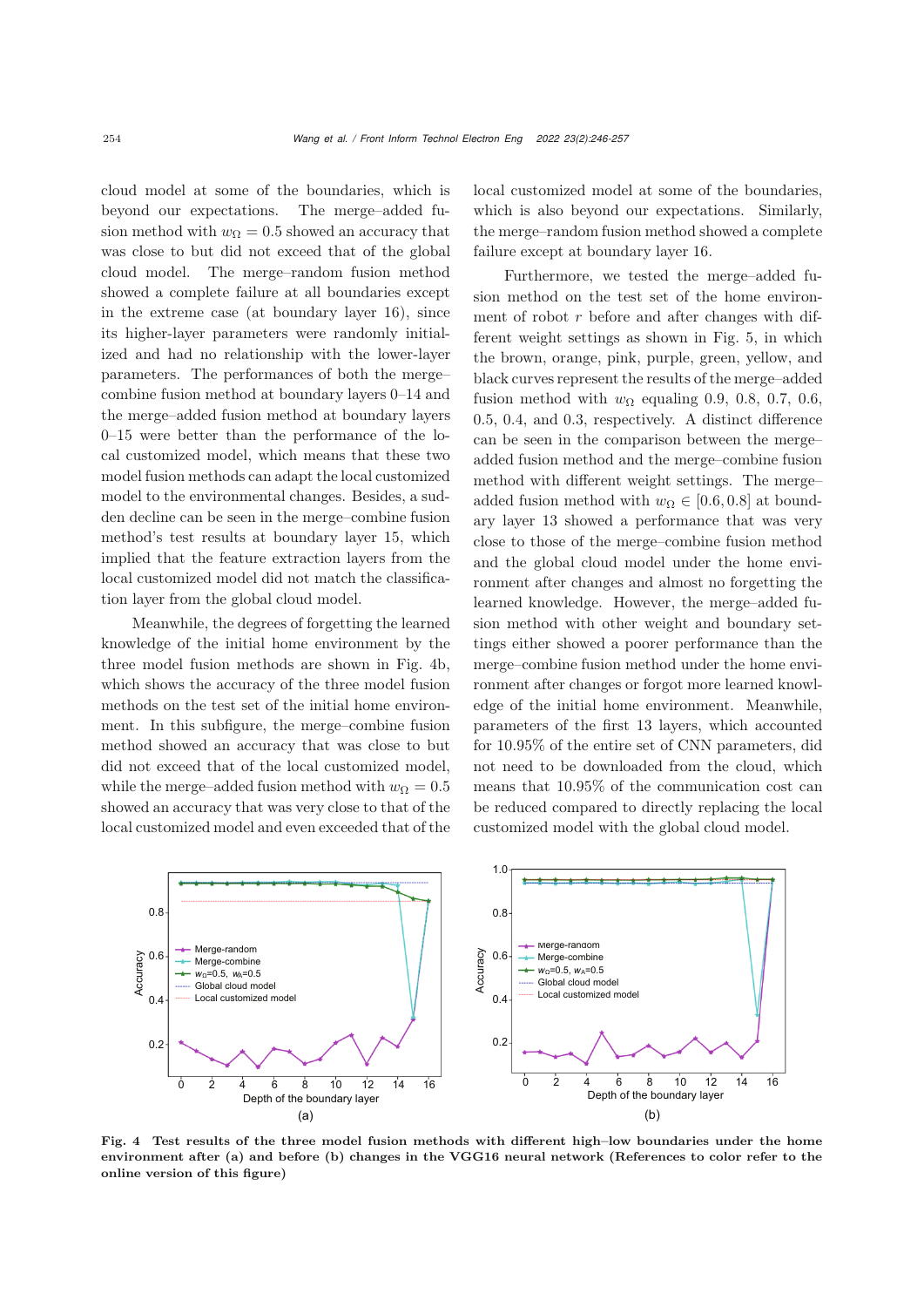Similar phenomena can be seen in the experimental results of the VGG19 neural network, as shown in Fig. [6,](#page-9-0) in which the corresponding relationship between the results of the merge–added fusion method with different  $w_{\Omega}$  settings and different curves is the same as in Fig. [5.](#page-9-1) The merge–added fusion method with  $w_{\Omega} \in [0.6, 0.7]$  at boundary layer 16 showed a performance that was very close to those of the merge–combine fusion method and the global cloud model under the home environment after changes and almost no forgetting the learned knowledge, and the merge–added fusion method with other weight and boundary settings either showed a poorer performance than the merge–combine fusion method under the home environment after changes or forgot more about the learned knowledge of the

initial home environment. As parameters of the first 16 layers accounting for 14.34% of the entire set of CNN parameters did not need to be downloaded from the cloud, 14.34% of the communication cost can be reduced compared to directly replacing the local customized model with the global cloud model.

Finally, we defined the merge–added fusion method whose weights are within a certain range and the boundary is a high layer except the penultimate layer of the CNN as the best model fusion method to merge the global cloud model with the local customized model, since it has better performance under the user's home environment before and after changes. In other words, the higher-layer parameters of the robot's local customized model should be replaced by the weighted sum of the corresponding



Fig. 5 Test results of the merge–added fusion method with different weight settings under the home environment after (a) and before (b) changes in the VGG16 neural network (References to color refer to the online version of this figure)

<span id="page-9-1"></span>

<span id="page-9-0"></span>Fig. 6 Test results of the merge–added fusion method with different weight settings under the home environment after (a) and before (b) changes in the VGG19 neural network (References to color refer to the online version of this figure)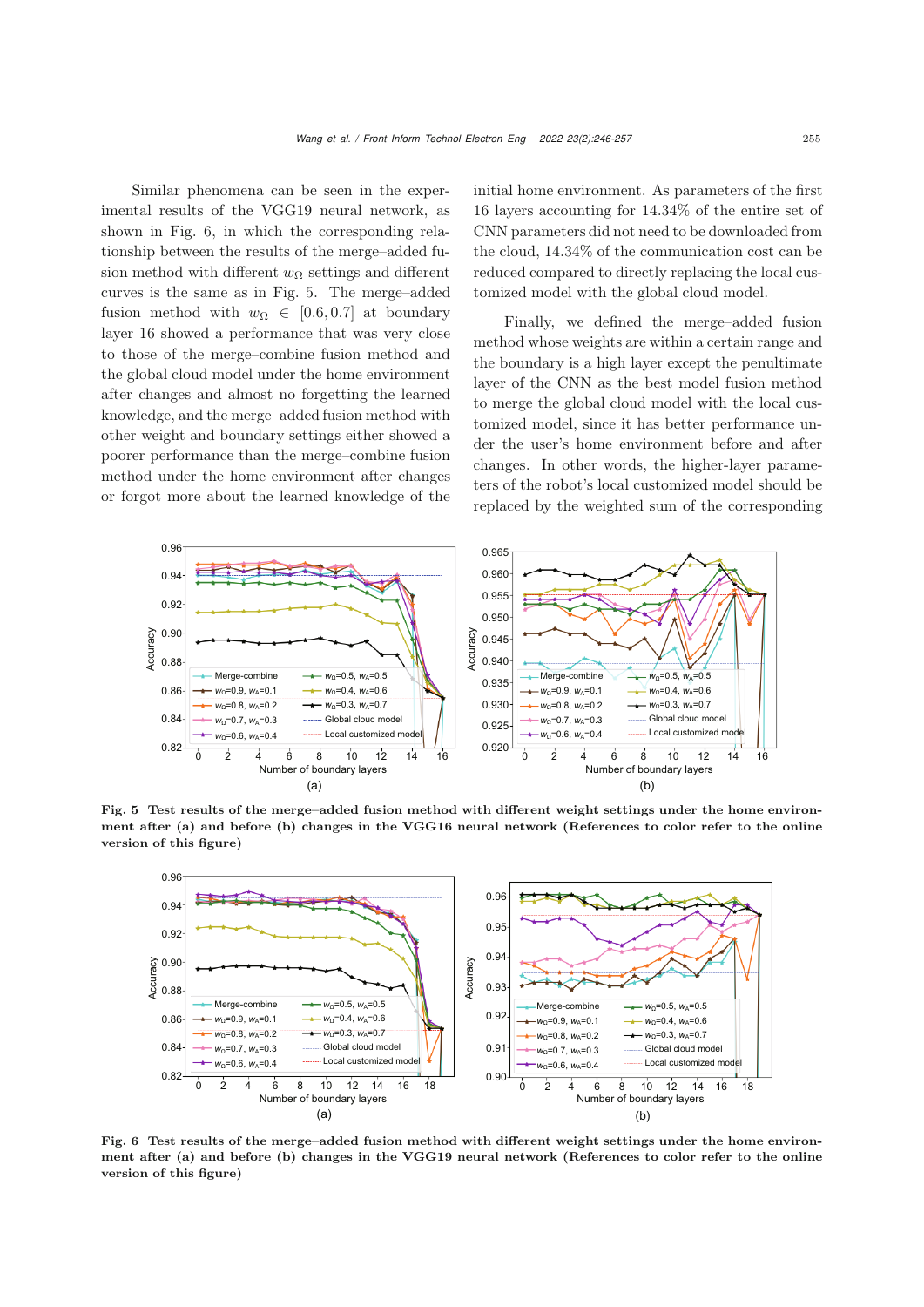parameters of the local customized model and the global cloud model, while the lower-layer parameters can remain unchanged. Note that although our experiments were conducted with a case study using the VGG16 neural network to perform the object classification task, this guideline of knowledge transfer between the global cloud model and the local customized model is general and can be applied to other CNNs and other image classification tasks.

# 5 Conclusions and future work

In this paper, we proposed a new cloud-assisted robot cognition adaptation mechanism in which knowledge from other robots through the cloud and the appropriate approach was used to find the best model fusion method for the robot to carry out this adaptation process. A model trained by the manually labeled data from the initial environment of the user's home served as the robot's local customized model, and a CD detection method was implemented in the robot to trigger the adaptation procedure, which adapts the local customized model to the environmental changes with the help of a global cloud model built using the data collected from a collection of robots. Three model fusion methods were proposed to achieve knowledge transfer from the global cloud model to the robot's local model. We experimentally analyzed the difference between the three model fusion methods with a case study. The experimental results verified the efficiency and effectiveness of our mechanism and offered an empirical guideline for the cloud–robot knowledge transfer.

In our future work, we will extend the current robot cognition adaptation mechanism to more scenarios of environmental changes, such as adding unknown parent classes to the home environment. Furthermore, the layer-wise model fusion methods can be improved by a kernel-wise fusion method to achieve a finer knowledge transfer. Besides, we will investigate how to adaptively adjust the weights of the merge–added fusion method to achieve the best fusion performance. Moreover, the experimental evaluations of the current cloud-assisted robot cognition adaptation mechanism can be extended using another case study, in which the speech classification task will be chosen as the robot's classification task to prove the effectiveness of this mechanism on tasks other than the image classification task.

#### Contributors

Qi WANG, Weihua SHENG, and Meiqin LIU designed the research. Qi WANG processed the data and drafted the paper. Zhen FAN, Weihua SHENG, and Meiqin LIU helped organize the paper. All the authors revised and finalized the paper.

### Compliance with ethics guidelines

Qi WANG, Zhen FAN, Weihua SHENG, Senlin ZHANG, and Meiqin LIU declare that they have no conflict of interest.

#### References

- <span id="page-10-6"></span>Arumugam R, Enti VR, Liu BB, et al., 2010. DAvinCi: a cloud computing framework for service robots. IEEE Int Conf on Robotics and Automation, p.3084-3089. https://doi.org/10.1109/ROBOT.2010.5509469
- <span id="page-10-9"></span>Baena-García M, del Campo-Ávila J, Fidalgo R, et al., 2006. Early drift detection method. Proc $4^{\text{th}}$  Int Workshop on Knowledge Discovery from Data Streams, p.77-86.
- Disabato S, Roveri M, 2019. Learning convolutional neural networks in presence of concept drift. Int Joint Conf on Neural Networks, p.1-8.

https://doi.org/10.1109/IJCNN.2019.8851731

<span id="page-10-2"></span>Ditzler G, Roveri M, Alippi C, et al., 2015. Learning in nonstationary environments: a survey. *IEEE Comput Intell Mag*, 10(4):12-25.

https://doi.org/10.1109/MCI.2015.2471196

- <span id="page-10-1"></span>Fachantidis N, Dimitriou AG, Pliasa S, et al., 2018. Android OS mobile technologies meets robotics for expandable, exchangeable, reconfigurable, educational, stemenhancing, socializing robot. Interactive Mobile Communication Technologies and Learning, p.487-497. https://doi.org/10.1007/978-3-319-75175-7\_48
- <span id="page-10-8"></span>Gama J, Medas P, Castillo G, et al., 2004. Learning with drift detection. Proc 17<sup>th</sup> Brazilian Symp on Artificial Intelligence, p.286-295.

https://doi.org/10.1007/978-3-540-28645-5\_29

- <span id="page-10-3"></span>Gouveia BD, Portugal D, Silva DC, et al., 2015. Computation sharing in distributed robotic systems: a case study on SLAM. *IEEE Trans Autom Sci Eng*, 12(2):410-422. https://doi.org/10.1109/TASE.2014.2357216
- <span id="page-10-0"></span>Graf B, Staab H, 2009. Service robots and automation for the disabled/limited. In: Nof SY (Ed.), Springer Handbook of Automation. Springer Berlin Heidelberg, p.1485-1502.

https://doi.org/10.1007/978-3-540-78831-7\_84

<span id="page-10-4"></span>Huaimin W, Bo D, Xu J, 2018. Cloud robotics: a distributed computing view. In: Jones C, Wang J, Zhan NJ (Eds.), Symp on Real-Time and Hybrid Systems. Springer, Cham, p.231-245.

https://doi.org/10.1007/978-3-030-01461-2\_12

- <span id="page-10-5"></span>Hunziker D, Gajamohan M, Waibel M, et al., 2013. Rapyuta: the RoboEarth cloud engine. IEEE Int Conf on Robotics and Automation, p.438-444. https://doi.org/10.1109/ICRA.2013.6630612
- <span id="page-10-7"></span>Kuncheva LI, 2013. Change detection in streaming multivariate data using likelihood detectors. *IEEE Trans Knowl Data Eng*, 25(5):1175-1180. https://doi.org/10.1109/TKDE.2011.226